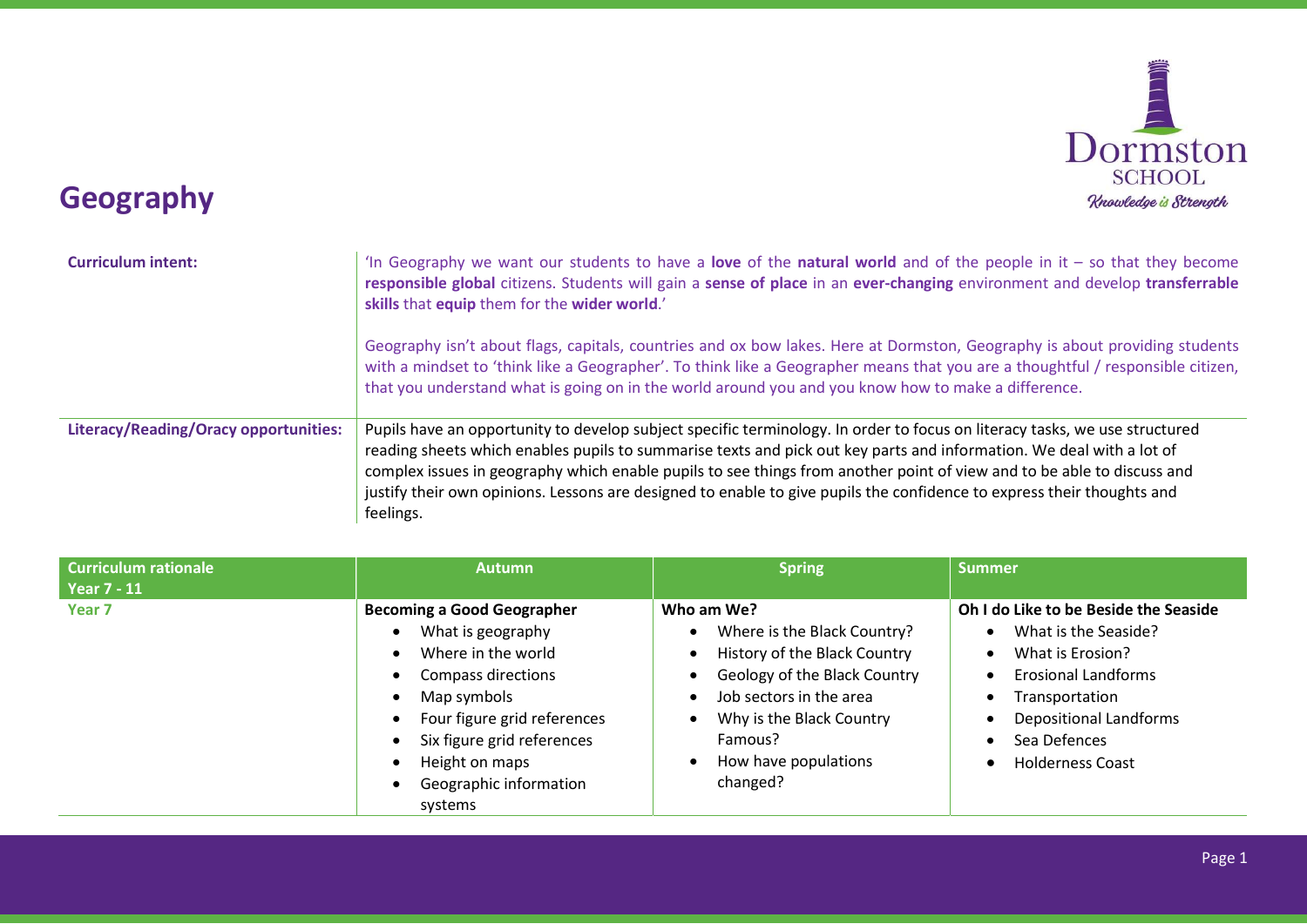|                                  | What a Wonderful World<br>What is a wonderful world?<br>The Giants Causeway<br>Death Valley<br>Rio de Janeiro Harbour<br><b>Madagascar Animals</b><br>$\bullet$<br>Dubai the Impossible City<br>The Great Barrier Reef<br>The North Pole<br>Antarctica                                                                                                                          | <b>Smooth Criminal</b><br>A Crime Story<br>Who Suffered?<br>Cost of Crime<br>Seriousness of Crime<br><b>GIS and Mapping Crime</b><br>Geography and Crime<br><b>Opportunities for Crime</b><br>The Fight Against Crime |                                                                                                                                                                                                                           |
|----------------------------------|---------------------------------------------------------------------------------------------------------------------------------------------------------------------------------------------------------------------------------------------------------------------------------------------------------------------------------------------------------------------------------|-----------------------------------------------------------------------------------------------------------------------------------------------------------------------------------------------------------------------|---------------------------------------------------------------------------------------------------------------------------------------------------------------------------------------------------------------------------|
| Why?                             | Students have very different<br>experiences of geography at primary<br>level. Students need to recognise<br>geography as a discrete subject. They<br>need to know what geography is and<br>how it impacts people and to have an<br>awareness of the basic skills that will be<br>imbedded over the next five years.<br>Wonderful world explores the world on<br>a global scale. | In term two students are embedding<br>the skills that they have gained from the<br>how to become a good geographer unit<br>and having an awareness of how<br>geography has impacts on a local level.                  | In term three, geography becomes<br>more complex and builds on the skills<br>from term one and two. Here pupils<br>have to consider peoples different view<br>points and look at geography as a<br>sequence of processes. |
| How parents / carers can support | Familiarise with go 4 schools and supporting children with homework tasks. Seeking opportunities to enrich geography by<br>utilising the non-required work. Use knowledge organisers and The Oak National Academy to fill gaps of knowledge. Get out<br>there!! Look at geography in your local area.                                                                           |                                                                                                                                                                                                                       |                                                                                                                                                                                                                           |
|                                  | <b>Autumn</b>                                                                                                                                                                                                                                                                                                                                                                   | <b>Spring</b>                                                                                                                                                                                                         | <b>Summer</b>                                                                                                                                                                                                             |
| Year <sub>8</sub>                | <b>Risky Rivers</b>                                                                                                                                                                                                                                                                                                                                                             | <b>How Poor is Africa?</b>                                                                                                                                                                                            | Holiday                                                                                                                                                                                                                   |
|                                  | Water Cycle                                                                                                                                                                                                                                                                                                                                                                     | Where is Africa?                                                                                                                                                                                                      | What is tourism?<br>$\bullet$                                                                                                                                                                                             |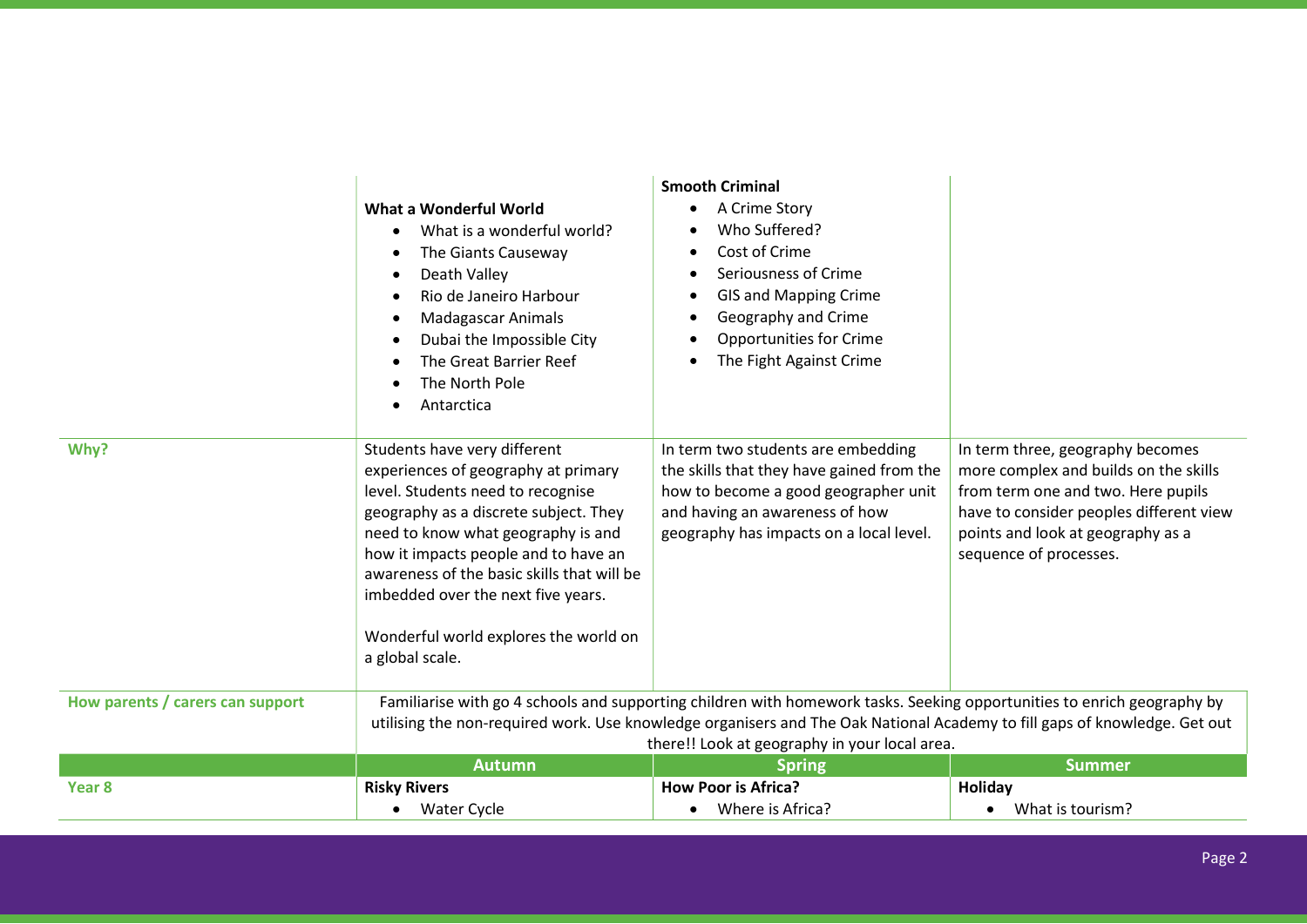|      | How do Rivers change?<br>$\bullet$<br>What work do rivers do?<br>$\bullet$<br>Why does water fall?<br>$\bullet$<br>Why do rivers flood?<br>$\bullet$<br>The impacts of floods<br>$\bullet$<br>River management<br>$\bullet$<br>How should Tewkesbury be<br>protected from flooding?<br>Welcome to the Jungle<br>Introduction to ecosystems<br>$\bullet$<br>Jungle climate graphs<br>$\bullet$<br>Plant adaptations<br>$\bullet$<br>Animal adaptations<br>$\bullet$<br>Deforestation<br>$\bullet$<br>Managing deforestation<br>Tribes within the Amazon<br>$\bullet$ | Africa's climate<br>Is Africa developed?<br>What has influenced Africa's<br>development?<br>Is Africa really that poor?<br>$\bullet$<br><b>Trade and Africa</b><br>What is Kenya Like?<br>Urbanisation and management<br>in Kenya<br><b>Place Study: Middle East</b><br>Where is the Middle East?<br>What is the Climate in the<br>Middle East?<br>Population of the Middle East?<br>$\bullet$<br>Desert development<br>Black gold of Saudi Arabia<br>Is Yemen poor?<br>Conflict in the Middle East<br><b>Tourism in Dubai</b> | Where do people go on<br>holiday?<br>What are the impacts of<br>holidays?<br>Ecotourism<br><b>Global attractions</b>                             |
|------|---------------------------------------------------------------------------------------------------------------------------------------------------------------------------------------------------------------------------------------------------------------------------------------------------------------------------------------------------------------------------------------------------------------------------------------------------------------------------------------------------------------------------------------------------------------------|--------------------------------------------------------------------------------------------------------------------------------------------------------------------------------------------------------------------------------------------------------------------------------------------------------------------------------------------------------------------------------------------------------------------------------------------------------------------------------------------------------------------------------|--------------------------------------------------------------------------------------------------------------------------------------------------|
| Why? | The skills developed at the end of year<br>seven will be applied to Risky Rivers<br>where we look at opinions and<br>geological processes.<br>How we use the land forms a major part<br>of geography. Deforestation is a huge<br>use of the Earth's surface and we<br>consider the benefits and costs of this.                                                                                                                                                                                                                                                      | The complexity of thought is a key part<br>to this term, whilst we can use map<br>skills to locate different areas we now<br>deal with the stereotypical views of<br>Africa and the Middle East.                                                                                                                                                                                                                                                                                                                               | In preparation of the six weeks holiday<br>we look at tourism as a global business<br>and think about the impacts both<br>positive and negative. |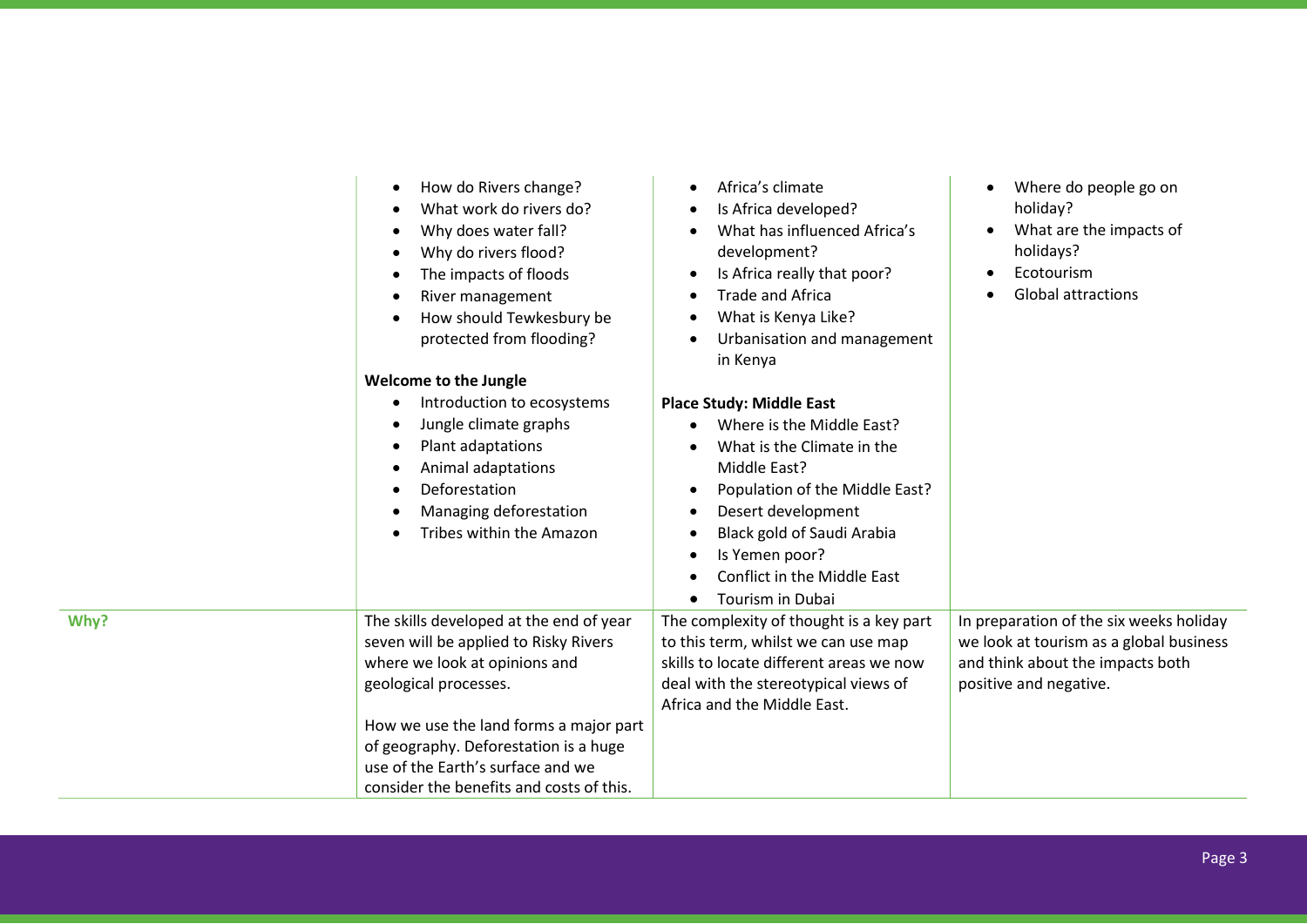| How parents / carers can support | Familiarise with go 4 schools and supporting children with homework tasks. Seeking opportunities to enrich geography by<br>utilising the non-required work. Use knowledge organisers and The Oak National Academy to fill gaps of knowledge. Get out<br>there!! Look at geography in your local area.                                                                                                                                                                                    |                                                                                                                                                                                                                                                                                                                                                                                                                                            |                                                                                                                                                                                                                                                                                                                                                                               |  |
|----------------------------------|------------------------------------------------------------------------------------------------------------------------------------------------------------------------------------------------------------------------------------------------------------------------------------------------------------------------------------------------------------------------------------------------------------------------------------------------------------------------------------------|--------------------------------------------------------------------------------------------------------------------------------------------------------------------------------------------------------------------------------------------------------------------------------------------------------------------------------------------------------------------------------------------------------------------------------------------|-------------------------------------------------------------------------------------------------------------------------------------------------------------------------------------------------------------------------------------------------------------------------------------------------------------------------------------------------------------------------------|--|
|                                  | <b>Autumn</b>                                                                                                                                                                                                                                                                                                                                                                                                                                                                            | <b>Spring</b>                                                                                                                                                                                                                                                                                                                                                                                                                              | <b>Summer</b>                                                                                                                                                                                                                                                                                                                                                                 |  |
| Year 9                           | Ice Ice Baby<br>What are cold environment?<br>Russia - a cold environment<br>Russia's physical feature's<br>Animal adaptations<br>What is a glacier<br>How do glaciers move?<br>How do glaciers change the<br>landscape?<br>Why do glaciers deposit<br>material?<br><b>Global Resources</b><br>Energy and fossil fuels<br>$\bullet$<br>Renewable energy<br>UK's energy mix<br>Nuclear energy<br>The nuclear debate<br>Chernobyl disaster<br>Chocolate<br>Wet wet wet<br>Future resources | Its getting hot in here<br>Evidence of climate change<br>Natural and human causes<br>The greenhouse effect<br>Effects of climate change<br>Future of a changing climate<br><b>Violent Planet</b><br>Structure of the Earth<br>Why does the Earth move?<br>What are plate boundaries<br>Violent volcanoes<br>Can volcanoes be managed?<br>What are earthquakes?<br>What happened in Haiti?<br>What is a tsunami?<br>What happened in Japan? | <b>Place Study: Asia</b><br>What is Asia like?<br>Development in Asia - an<br>emerging country<br>Employment in an emerging<br>$\bullet$<br>country<br>Where is China and what's it<br>$\bullet$<br>like?<br>Is China Successful?<br>$\bullet$<br>Rural to urban migration<br>$\bullet$<br>What is a mega city<br>$\bullet$<br>Mumbai a place of challenge or<br>opportunity? |  |
| Why?                             | This year and especially this term really<br>does focus on future global issues from<br>the melting if ice caps to the use of                                                                                                                                                                                                                                                                                                                                                            | This term combines geographical<br>process from year eight and the issues<br>around development to consider how a                                                                                                                                                                                                                                                                                                                          | Term three will continue to challenge<br>misconceptions, broaden students'                                                                                                                                                                                                                                                                                                    |  |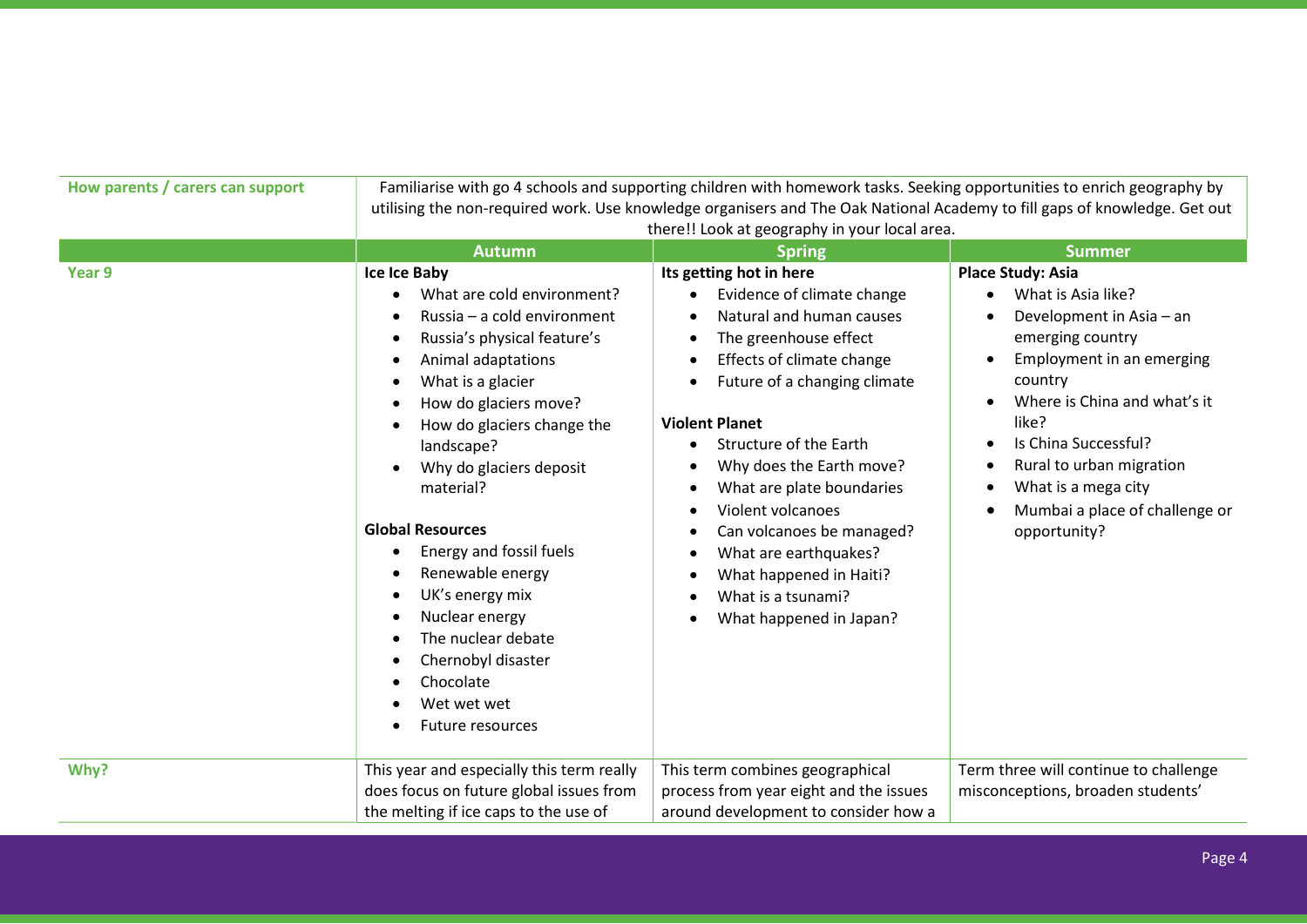|                                  | nuclear energy. This year is preparing<br>students to have an opinion and a view<br>of the wider world.                                                                                                                                                                                                                                                                                                                                                                                                              | country is impacted by its wealth from a<br>global disaster.                                                                                                                                                                                                                                                                      | horizons and develop an inherent<br>curiosity.                                                                                                                                                                                                                                                                                                                                                                                                                                                                                     |
|----------------------------------|----------------------------------------------------------------------------------------------------------------------------------------------------------------------------------------------------------------------------------------------------------------------------------------------------------------------------------------------------------------------------------------------------------------------------------------------------------------------------------------------------------------------|-----------------------------------------------------------------------------------------------------------------------------------------------------------------------------------------------------------------------------------------------------------------------------------------------------------------------------------|------------------------------------------------------------------------------------------------------------------------------------------------------------------------------------------------------------------------------------------------------------------------------------------------------------------------------------------------------------------------------------------------------------------------------------------------------------------------------------------------------------------------------------|
| How parents / carers can support | Familiarise with go 4 schools and supporting children with homework tasks. Seeking opportunities to enrich geography by<br>utilising the non-required work. Use knowledge organisers and The Oak National Academy to fill gaps of knowledge. Get out<br>there!! Look at geography in your local area.                                                                                                                                                                                                                |                                                                                                                                                                                                                                                                                                                                   |                                                                                                                                                                                                                                                                                                                                                                                                                                                                                                                                    |
|                                  | <b>Autumn</b>                                                                                                                                                                                                                                                                                                                                                                                                                                                                                                        | <b>Spring</b>                                                                                                                                                                                                                                                                                                                     | <b>Summer</b>                                                                                                                                                                                                                                                                                                                                                                                                                                                                                                                      |
| Year 10                          | <b>Living World</b><br>How ecosystems operate<br>Slapton Ley<br>Changes in ecosystems<br>Global ecosystems<br><b>Tropical rainforest</b><br>Nutrient cycle and<br>interdependence<br>Plant and animal adaptations<br>Deforestation<br>Value of the rainforest<br>Sustainable management<br><b>Deserts</b><br>Plant and animal adaptations<br>The Sahara<br>Desertification<br><b>Challenge of Resource Management</b><br>Global resource management<br>$\bullet$<br>Global inequalities<br>Demand for food in the UK | <b>UK Physical Landscapes</b><br>Waves<br>Weathering<br>Marine processes<br><b>Erosional landforms</b><br><b>Depositional landforms</b><br>Coastal engineering<br>Coastal management<br>Upper course of a river<br>Middle course of a river<br>Lower course of a river<br>River flooding<br>River engineering<br>River management | <b>Changing Economic World</b><br>What is development<br>$\bullet$<br>The Demographic Transition<br>Model<br>Uneven development<br>$\bullet$<br>The development gap<br>$\bullet$<br>Example - Kenya<br>$\bullet$<br>India Case study<br>$\bullet$<br>UK economic change<br>$\bullet$<br>Post-industrial economy<br>$\bullet$<br>Sustainable industry<br>$\bullet$<br>Change in the rural landscape<br>$\bullet$<br>Infrastructure improvements<br>North-south divide<br>UK in the world<br><b>Fieldwork to Carding Mill Valley</b> |
|                                  | Food miles and carbon footprint                                                                                                                                                                                                                                                                                                                                                                                                                                                                                      |                                                                                                                                                                                                                                                                                                                                   |                                                                                                                                                                                                                                                                                                                                                                                                                                                                                                                                    |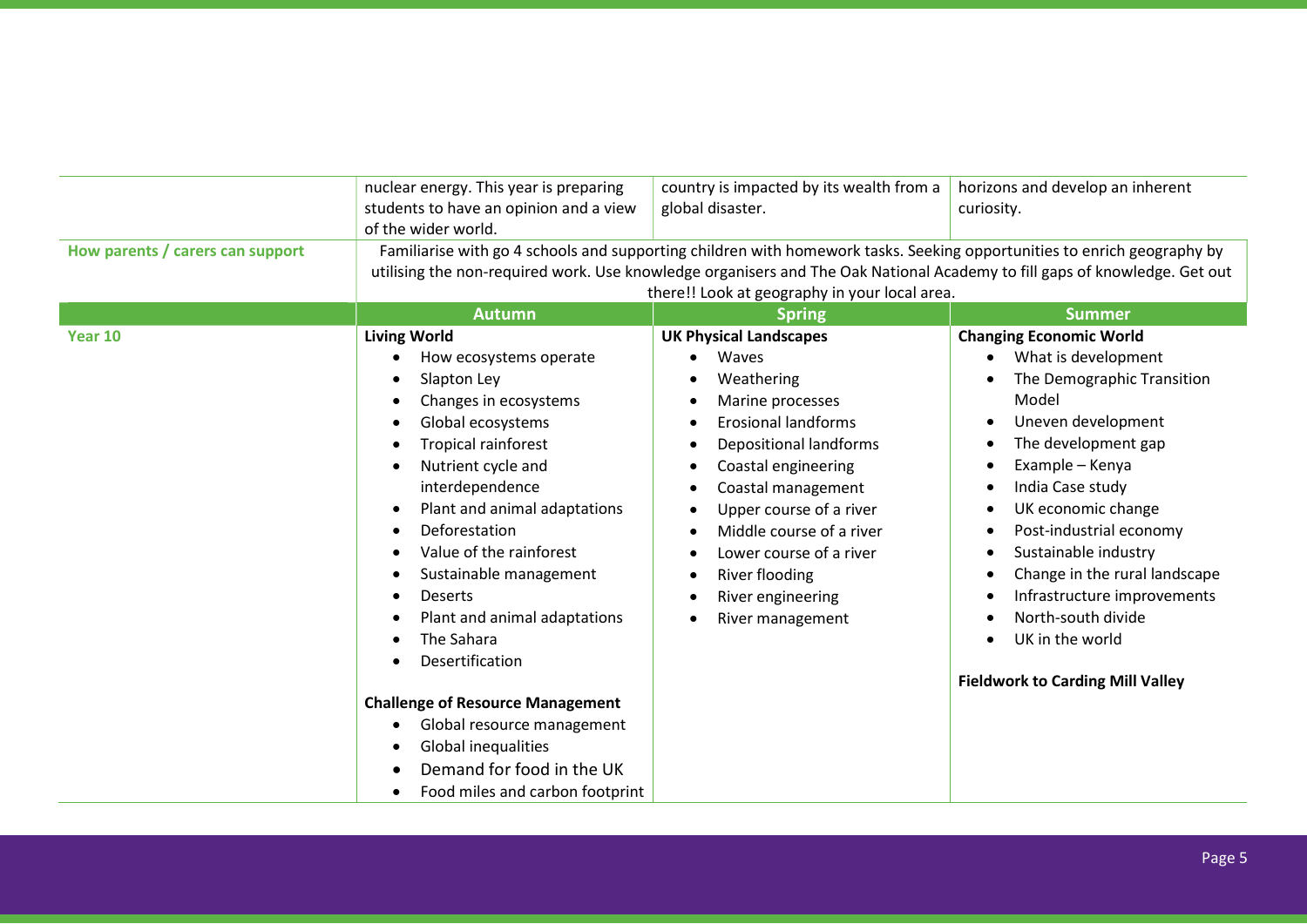|                                  | Demand for water in the UK<br>$\bullet$<br>Demand for energy in the UK<br>$\bullet$<br>Global food patterns<br>$\bullet$<br>Food deficit and surplus<br>$\bullet$<br>Food security<br>$\bullet$<br>Increasing food production -<br>$\bullet$<br><b>Burkina Faso</b><br>Food waste<br>$\bullet$<br>Sustainable food production -<br>Mali                    |                                                                                                                                                                                                                                                                                                                                                                                                                                 |                                                                                                                                                                                                          |
|----------------------------------|------------------------------------------------------------------------------------------------------------------------------------------------------------------------------------------------------------------------------------------------------------------------------------------------------------------------------------------------------------|---------------------------------------------------------------------------------------------------------------------------------------------------------------------------------------------------------------------------------------------------------------------------------------------------------------------------------------------------------------------------------------------------------------------------------|----------------------------------------------------------------------------------------------------------------------------------------------------------------------------------------------------------|
| Why?                             | In term one of GCSE we outline the<br>course but start with two units that<br>students feel they have a firm<br>foundation on. We introduce the idea<br>of structure to exam questions.                                                                                                                                                                    | In term two we develop geological<br>processes and sequence and utilise the<br>skills from term one where we consider<br>peoples different points of view.                                                                                                                                                                                                                                                                      | In term three students really do<br>demonstrate the notion of thinking 'like<br>geographer'. This is a complex unit that<br>looks at mathematical models, historical<br>context and modern case studies. |
| How parents / carers can support |                                                                                                                                                                                                                                                                                                                                                            | Familiarise with go 4 schools and supporting children with homework tasks. Seeking opportunities to enrich geography by<br>utilising the non-required work. Use knowledge organisers and The Oak National Academy to fill gaps of knowledge.<br>Purchase an AQA revision guide from school and ensure that they use this and prepare fully for end of unit mock exams. Get<br>out there!! Look at geography in your local area. |                                                                                                                                                                                                          |
|                                  | <b>Autumn</b>                                                                                                                                                                                                                                                                                                                                              | <b>Spring</b>                                                                                                                                                                                                                                                                                                                                                                                                                   | <b>Summer</b>                                                                                                                                                                                            |
| Year 11                          | The Challenge of Natural Hazards<br>What are natural hazards<br><b>Tectonics</b><br>$\bullet$<br>Plate boundaries<br>$\bullet$<br>Earthquake effects<br>$\bullet$<br>Comparing earthquakes<br>$\bullet$<br>Earthquake risk management<br>$\bullet$<br>Global atmospheric circulation<br>$\bullet$<br><b>Tropical storms</b><br>Typhoon Haiyan<br>$\bullet$ | <b>Urban Issues and Challenges</b><br>Urban trends<br>Lagos case study<br>Liverpool case study<br>Sustainable cities and futures<br>Paper three preparations<br>Pre-release is given 12 weeks<br>before the exam.                                                                                                                                                                                                               | <b>Revision and exam technique</b>                                                                                                                                                                       |